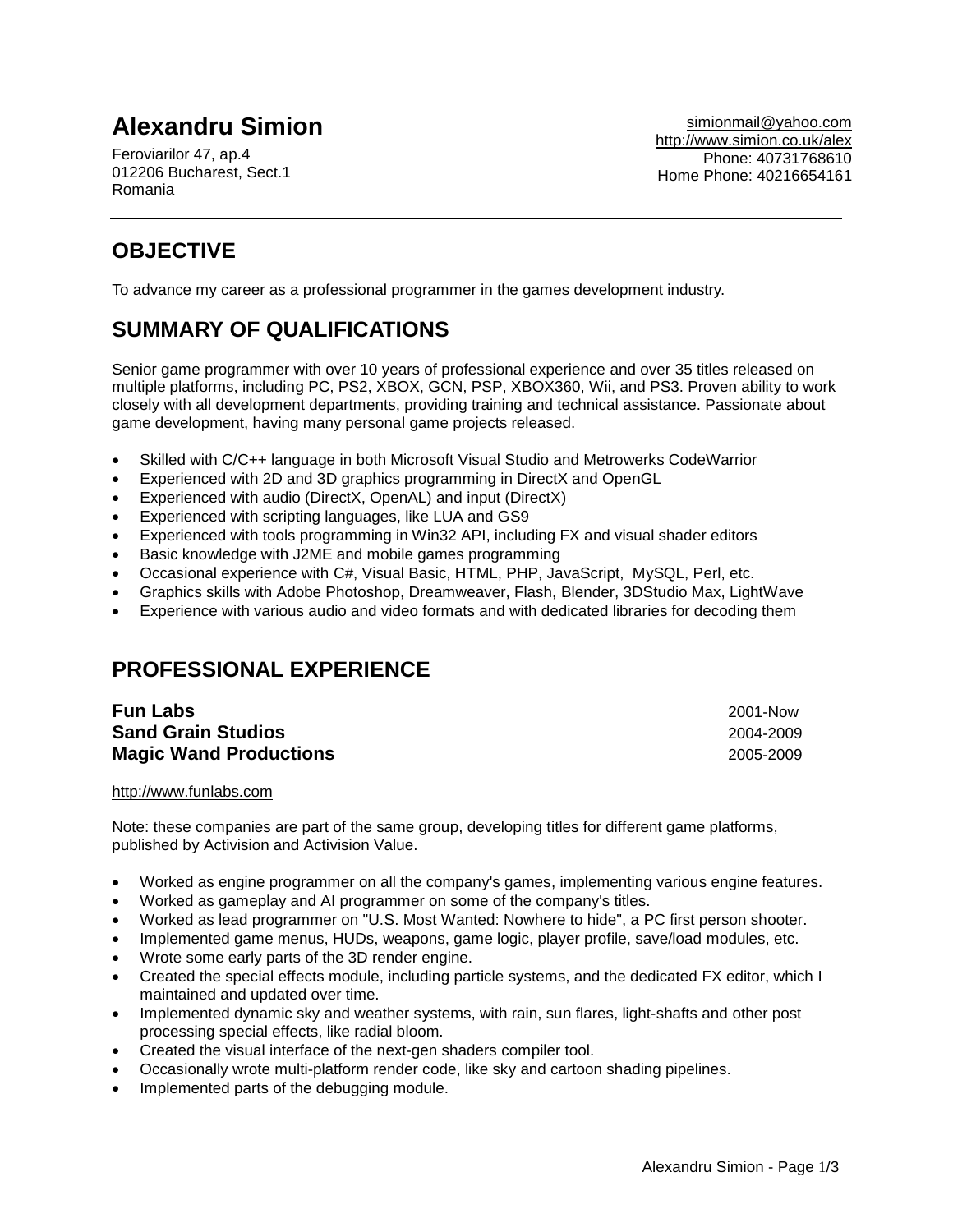Alexandru Simion - Page 2/3

- Maintained and updated the map compiler tool that generates the level data, including terrain, space partitioning and visibility, color and ambient maps, projected shadows, path finding nodes, etc.
- On many occasions, offered support to all the game development teams and current projects.

Shipped Games:

2010: Rapala Pro Bass Fishing, Cabela's North American Adventures 2009: Cabela's Monster Buck Hunter, Chaotic: Shadow Warriors 2008: Cabela's Outdoor Adventures, Cabela's Legendary Adventures, Championship Paintball 2009, Cabela's Dangerous Hunts 2009 2007: History Channel: Battle for the Pacific, Cabela's Monster Bass, Cabela's Big Game Hunter, Cabela's Trophy Bucks

2006: Rapala Tournament Fishing, Cabela's African Safari, Harley-Davidson: Race to the Rally, Rapala Trophies, Cabela's Alaskan Adventure, Cabela's Dangerous Hunts Ultimate Challenge

2005: Seaworld: Shamu's Deep Sea Adventures, Cabela's Dangerous Hunts 2, Cabela's Outdoor Adventures

2004: Cabela's Big Game Hunter 2005 Adventures, Rapala Pro Fishing, Cabela's Deer Hunt 2005 Season

2003: Cabela's Dangerous Hunts, Cabela's Deer Hunt: 2004 Season, Cabela's Big Game Hunter 2004 Season, Revolution, Cabela's 4x4 Offroad Adventure, U.S. Most Wanted: Nowhere to hide 2002: Cabela's Big Game Hunter, Shadow Force: Razor Unit

2001: Secret Service: In Harm's Way

### **Phoenix Online Studios** 2010

#### http://www.tsl-game.com

- Worked on "The Silver Lining", a game based on the Kings Quest series and licensed by Activision.
- Integrated my own 3D path-finding technology in their engine (based on Torque).
- Upgraded their characters walk system.

#### **Nemira Media Impex** 2000-2001

- Gameplay and engine programmer.
- Worked on a 3D arcade called "Fire Power" and a 3D interactive software for virtual presentations.
- Implemented parts of the 3D render engine, using DirectX.
- Implemented the 3D models support, with meshes, skeletal animations, and materials.
- Wrote a 3DStudio Max plug-in, for exporting meshes and animations.
- Implemented the input module and audio support, as well as various gameplay tasks.

### **PERSONAL PROJECTS**

### **Dizzy and The Other Side** 2008

#### http://www.yolkfolk.com/tos

A 2D platform adventure, in the classic style of the well known Dizzy series.

- Original story, funny dialogs, smart puzzles, and retro design
- Heavy scripting in GS9 language
- Website and online presentation